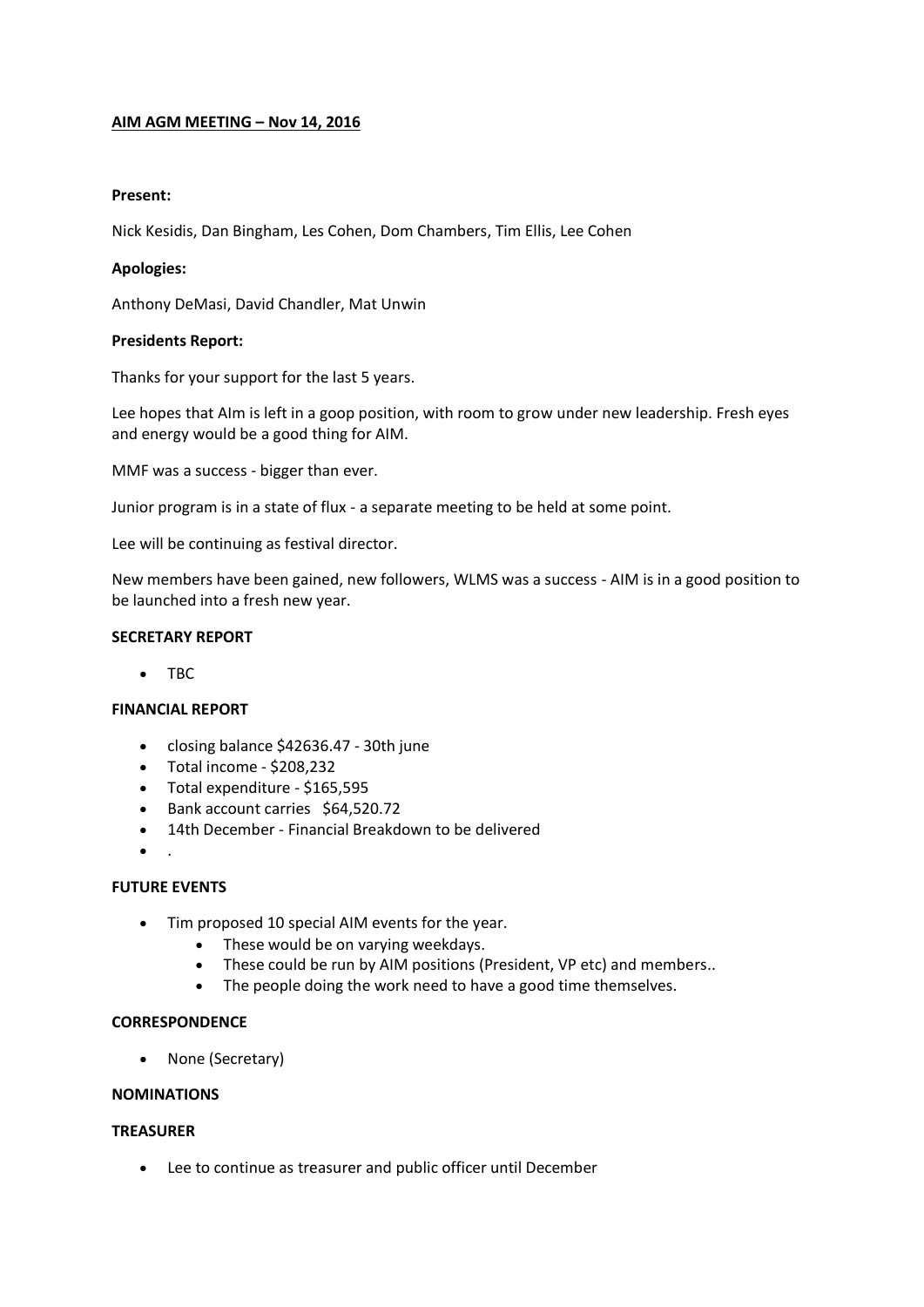- Tim suggests a bookkeeper.
	- $\bullet$  \$32 hour.
	- Have this person work with Les to do the difficult tasks, and Les to introduce her to our system. Tim suggests as a good asset to MMF.
	- Lee suggests holding off decision until we have a financial breakdown.
	- IT must be someone who can work with us in our programs.
	- Dan has a friend who could potentially look over our books (voluntarilly).
		- Timeline: 12th December, Dan to contact person
- Secretary, Tom has not mentioned that he is wanting to continue.

# **NOMINATIONS**

- Nominations for secretary
	- None
- Tim could potentially be president, and his roles would include:
	- Liaise with FISM
	- Secretary Roles
	- Organise all AIM nights in 2017
	- Hold business meetings on AIM nights
	- Hold AGM at my house as a dinner
		- Unnanimous for Tim.
- Nick nominated Tim for president
	- Les seconds it
- Lee nominated Dan for president
	- Dan would be able to contribute from a business background, which he could do as pres or VP but wouldn't be able to organise the events.
- Lee nominates Dan for Vice President
	- Nick Seconds
	- Unanimous vote for Dan
- Nick has now entered the running for secretary, he's happy to roll up his sleeves for his mates.
	- Lee seconds
	- Unanimous vote for Nick.
- Lee nominates Ron for Members Representative
	- Dom seconds
	- Unanimous vote for Ron
- Lee says there could be a president with a FISM sidekick.
- Lee agrees to oversee the juniors program.

Google Docs - We will continue working online.

# **MATTERS FOR NEXT MEETING:**

-Where will meeting & sessions be held(venue)? 2nd or 3rd Tuesday of the Month?

- -The Noble Experiment
- -Ron's Dance Hall Albert St
- -Bell City
- -Free Function Rooms
- -Bridie O'Reilly's on Brunswick Road
- -Community Centres?
- -Free Outdoor area's?
- -Food Courts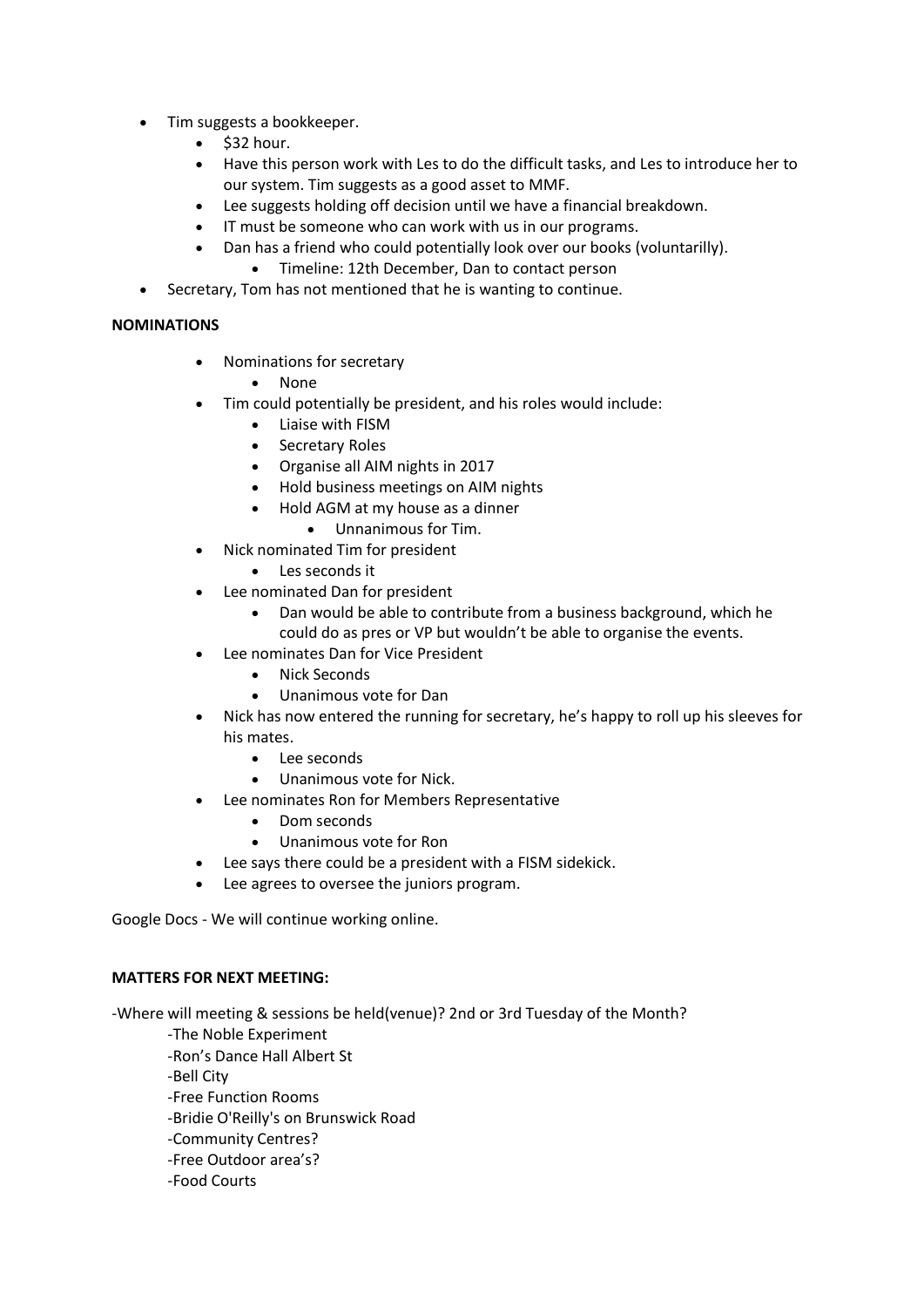-Magic Universe Product Demo's

-Top hat Tuesday vs Magicians at work - Places for Magicians to crash test material

-possible committee of to go in circulation hosting Magicians at work

-5 magicians at work & 5 sessions in the one night? Or sessions after magician at work

-AIM sessions will happen after the event & each AIM member is allowed to bring a guest. -AIM juniors should also be held on the same night.

-Are underr 18's allowed to stick around for sessions. - NO - Lee will kick the out

-Juniors Venue at licensed Premises.

-Continuing & expanding memberships.

-MMF - Locking in dates & closing expressions of interest.

-MEETING CLOSES 9:38PM - TIM WANTS TO BUILD A WALL

**Last meeting:**

## **AUSTRALIAN INSTITUTE OF MAGIC**

17 OCTOBER 2016

Meeting Opened: 7:45pm

Present: Tim Ellis, Dan Bingham, Tom Stevens, Enzo Ficco, Lee Cohen

Apologies: every else

### **MEMBERS:**

New members- Tom sent invitations (approx 8)

Dan followed up with them:

Nigel Xu: Dan to sms Nigel for is email address[: xcmnigel@gmail.com](mailto:xcmnigel@gmail.com) TOM

Ron Dorre: needs to have email resent TOM info@dorre.tv

*Bayden Hammond: follow up- he is overseas DAN*

*Dane Certificate TIM to chat with him at next session -* **DANE WILL WAIT UNTIL HE IS IN MELBOURNE MORE REGULARY- Tim Oct 21**

*Michael Illic aka Micky Wild: TOM please send him the membership details*

*Simon Camilleri: Not interested this year*

*Raymond Truong: To be followed up DAN to follow up and let TOM know if email needs to be resent.*

PAID

David Chandler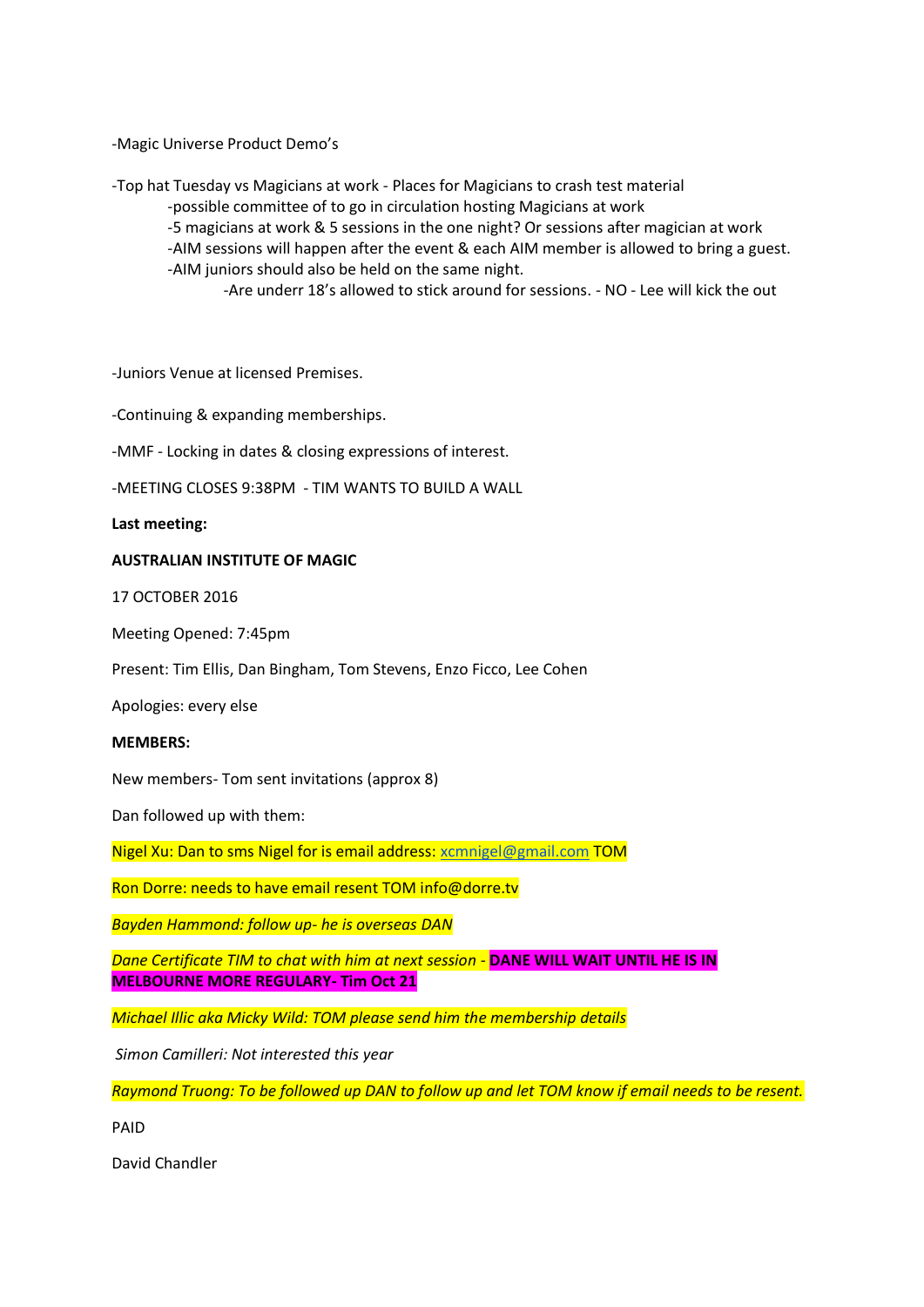### Josh Staley

## Adam Mada

TOM: send confirmation of membership to new members- confirming payment received, membership current and requesting a photo (dimensions to be added) for the member page (add a link so they can see what other members have on this page)

Lachlan Wilde has been contacted, LEE waiting for response: forward details to TOM if he wants to join.

Membership List added to google docs

Credit Card facilities: discussed that it created an extra step using try booking etc.

### **Finances:**

\$64, 440.72

Full financial report to be added in the next two weeks

### **JUNIORS**

Josh is happy to run Juniors nov and dec

-Juniors sub meeting to discuss 2017 to be called-LEE

FEEDBACK from members and prospective members

**EMAIL: TOM please ask nathan for info to be able to change passwords for email accounts**

TOM Please check the contact forms and fix any issues

Location:

-Some have suggested that the location is prohibitive: we assume this means it's too far from them personally

-people like larger events

- Dan suggests one major lecture a year at a time that isn't magic festival

- Professional development

- Dan asked how wide the net is being cast for new members: answer level of experience isn't relevant, it's having the same vision

Interstate groups: for this to happen they either need to formally incorporate or just run an informal session.

-Tim suggests for next year: informal sessions

AGM Meeting: TOM PLEASE NOTIFY MEMBERS VIA EMAIL-NOV 14th 7:30pm at 3/114 Bent Street Northcote- Please write something encouraging people to come to the meeting and send their nominations in by 7th of November to secretary@australianinstituteofmagic.org. At meeting to vote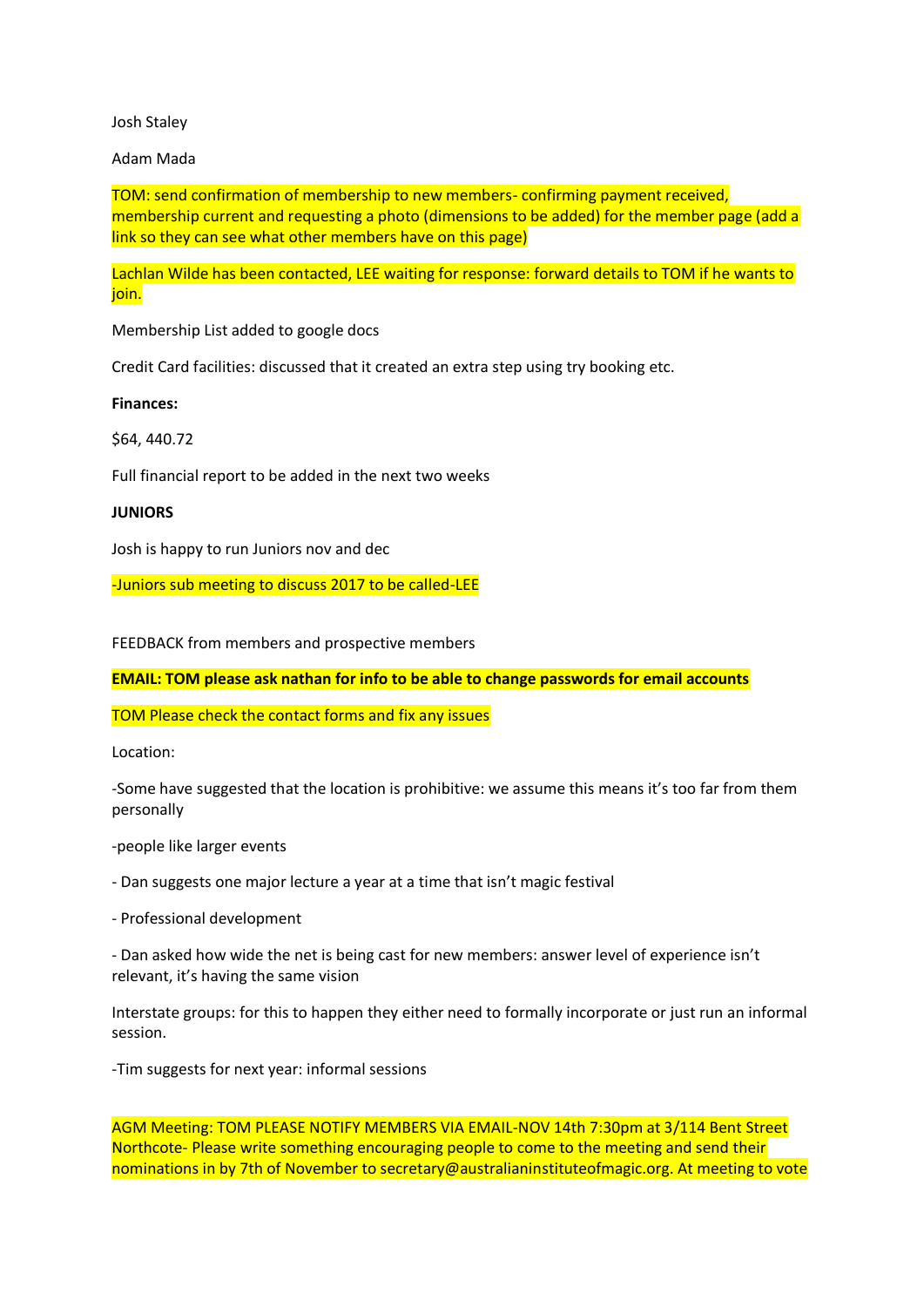for the following positions of President, Vice President, Secretary, Treasurer and Members Representative.

Meeting closed 945pm

### LAST MEETING MINUTES

Australian Institute of Magic Committee Meeting

1 August 2016

Meeting Opened: 7:45pm

Present: Tim Ellis, Dan Bingham, Lee Cohen, Les Cohen, Tom Stevens

Apologies: Tom Steven

### **JUNIORS**

-email out- include call out for the rest of the year and call out for someone to run a course in the AIM JUNIORS time slot next year with an idea of how much.

- august break

-sept-dec find a person to run each session, Lee, Dom, Josh,

-Les could be second person for at least one month

-Juniors email to be sent by Tim

-Dom is sending to email to current juniors saying more info to come re sept to december program, Lee to forward to Junior Comps list from this year.

Finances:

1 July 2015: \$41,585

30 June 2016: \$42, 636

Today the bank account is: \$176, 687

\$145,357 is payout from MMF and will be dispersed over the next week or so to producers and to cover expenses etc.

\$95,550 is payout to producers

\$48,000 is to pay for expenses, some of which are still outstanding.

Next month we will have a conclusion about if and how much profit MMF made and what the AIM bank account has in surplus.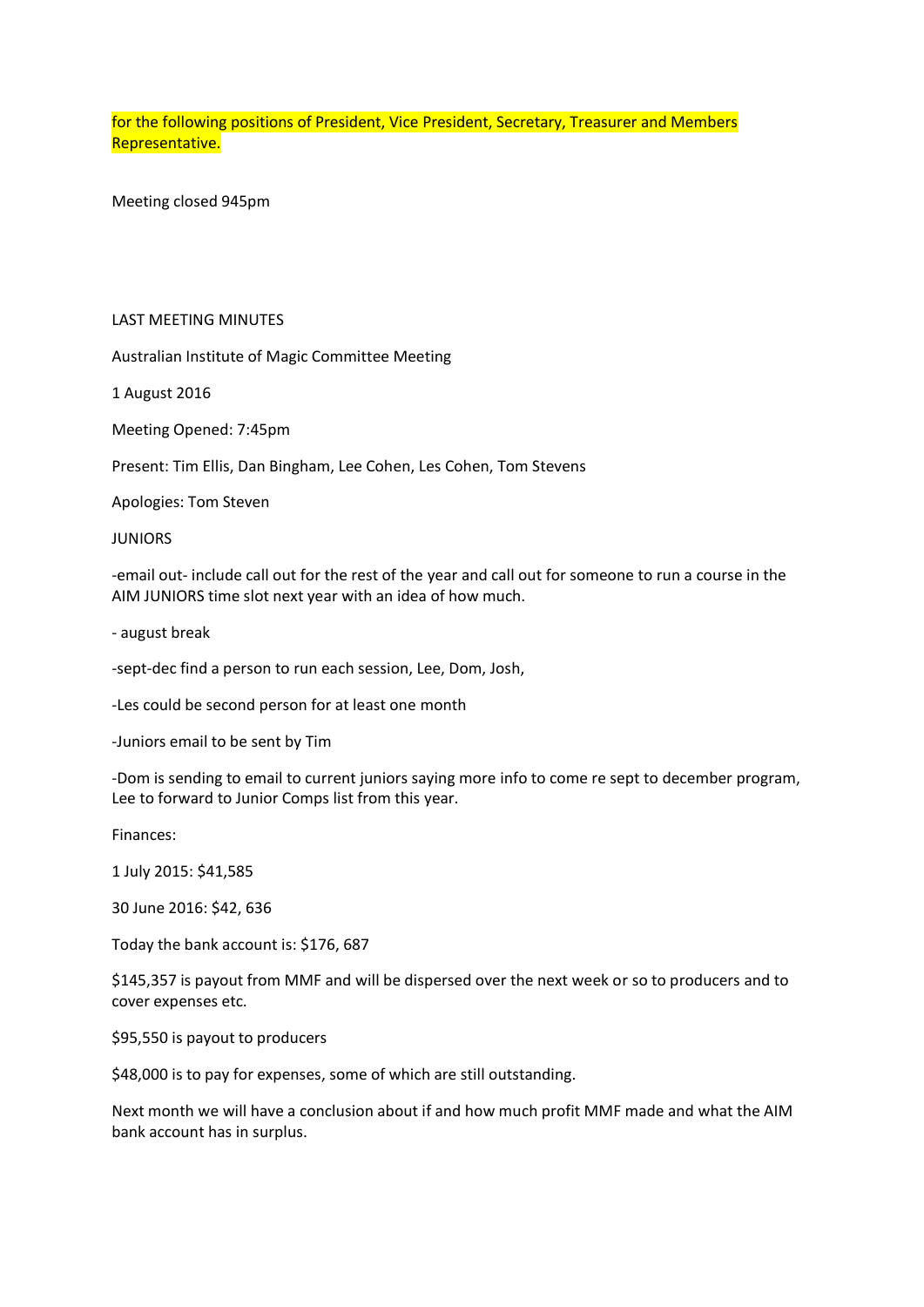Note: producers for MMF didn't all pay on time: \$12,730 was still owed at the end of the festival to be recovered from their ticketing income.

-possible discount for paying on time?

Les says AIM bank account is healthy

NEW MEMBERS:

Tim is sending a newsletter to members regarding new memebrs and juniors program for semester 2.

Les to resend emails regarding membership fees that have/haven't been paid

Tim Ellis to remove Tim and Tammii You from AIM website as they

TIm has sent through in one document the invitation letter and basics of AIM

Lee has sent the member invitation to Tom

FROM NOW:

-August 6 if no objection have been received by treasurer he can send the list of names to the secretary to send the invitation to join to each nominated person. (Lee has sent TOm the invitation letter/info) secretary to CC committee members or BCC on invitations to new members.

-Les to follow up with members who haven't paid and haven't responded to email. Please follow up with a phone call.

2017 MMF meeting: Monday sept 5th

Priorities for meeting- expression of interest, Timeline, aplication form to be started and roles defined and allocated

Meeting closed 10:16

## *LAST MEETING*

*6-June-2016 Meeting opened: 7:48pm Australian Institute Of Magic Committee Meeting Present: Tim Ellis, Dan Bingham, Lee Cohen; Les Cohen; Apologies: Tom Stevens LAST MEETING: Members:*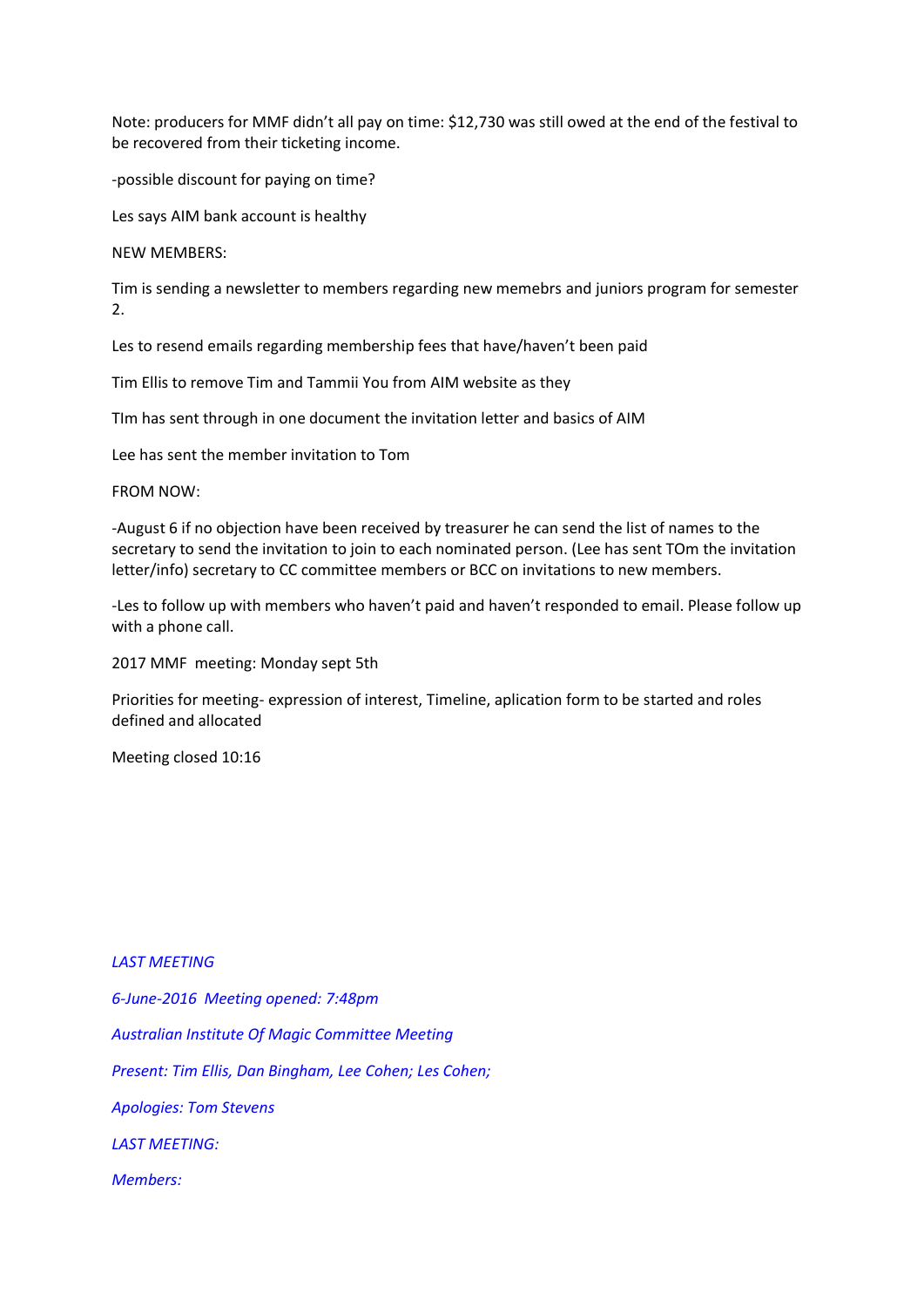*Proposed: Bayden Hammond; Ron Dorre; Dane Certificate; Simon Camilleri; Josh Staley; Josh Staley; David Chandler; Raymond Truong; Nigel Xu; Maxime Wilski;*

*All seconded;*

*Lee will send out a message to current members to vote on accepting nominated new members.*

*Les will send out further reminder that membership fees are due;*

*Tim will send list of members to Magic Universe as members now receive discounts there.*

*Websites:*

*Choosing a host:*

*Questions to ask: How many databases are included; how many email addresses are included;*

*melbournemagicfestival.com is currently registered through wordpress.com who uses crazydomains.com*

*In order to transfer the hosting to hostgator we need to get thetransfer codes from crazydomains.com. We may need to contact wordpress.com for help with this.*

*APRA will now no longer require MMF to fill out individual forms. One flat fee will be charged.*

*Members:*

*Existing members:*

*-Les: Email to be composed to give unfinancial members 24 hours to pay their membership fees or they will be removed from the website.*

*-payment of Membership fees to be moved to deccember and valid for january through december of the coming year. Changing payments from financial year to calendar year.*

*-New members*

*-Send email out to all those currently on the website to say yes or no to each name.*

*-tonight we are putting together the invitation document*

*Membership process:*

- *Members put forward names for potential new members or potential new members makes an enquiry.*
- *All potential new members require a current member to sponsor them*
- *As a sponsor the current member is responsible for the new members conduct and informing them of appropriate conduct and behaviour as per the AIM Mission statement.*
- *Sponsor put forward the applicants name if they are wanting to nominate, or if someone makes an enquiry an existing member must agree to sponsor.*
- *Current members vote either at a meeting or via email ( in the event that votes are taken via email, if any objections are received it will be discussed).*
- *Accepeted new members will receive a letter of invitation and a document outlining the basics of AIM.*
- *Invitations should be responded to and membership fees paid within 2 weeks.*